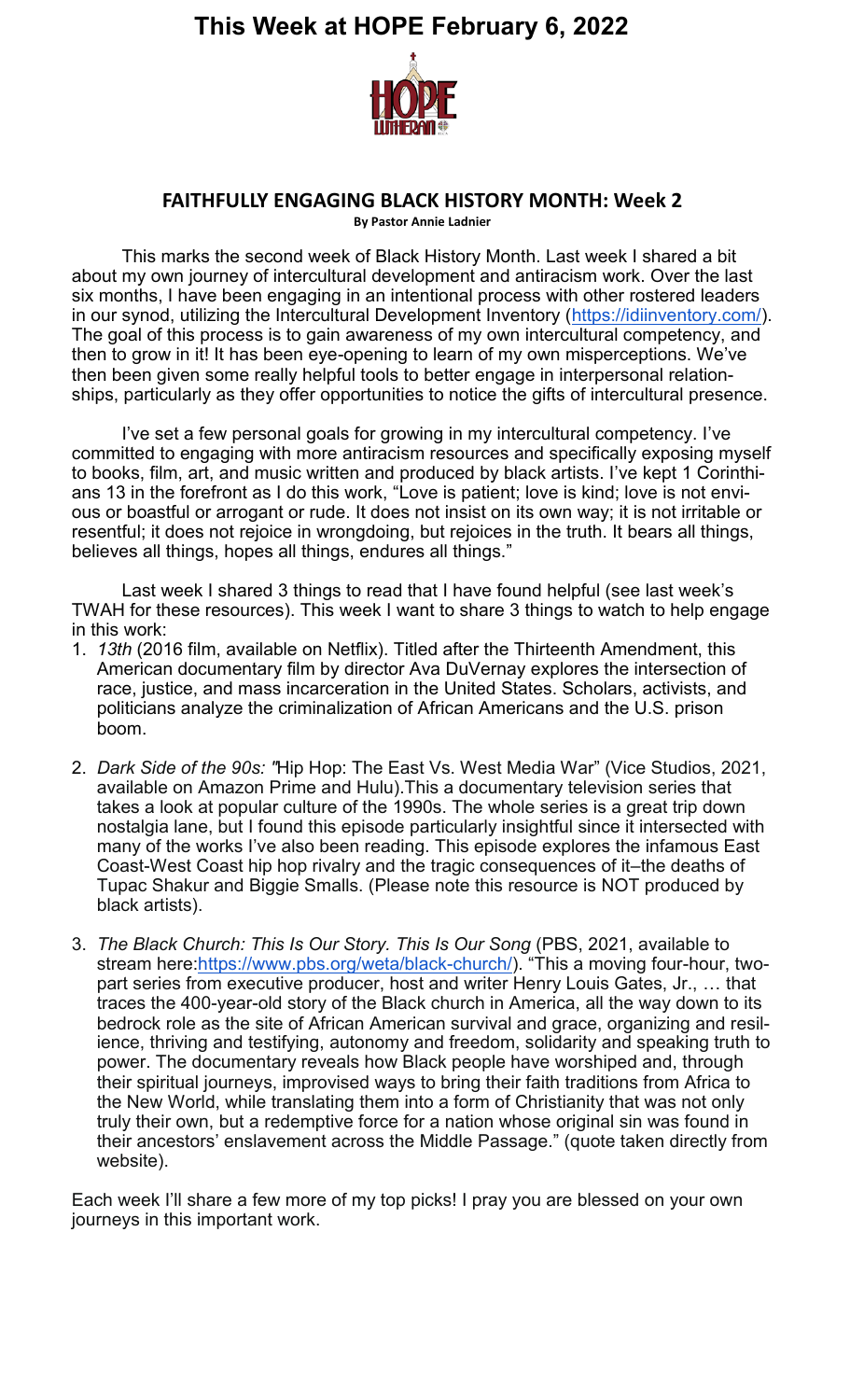

#### **SUMMER CAMP REGISTRATION NOW OPEN!**

Luther Point Bible Camp, located in Grantsburg, WI has opened their registration! WONDERFUL camp experiences for children, youth, and entire families are available this summer! Day camp options for our youngest friends, half-week overnights, full-week overnights, and some awesome FAMILY/Grandparent Camps too! Jr. High and High School camps also exist and for our 10-12 grade youth, the opportunity to be a camp B.U.D.D.I.E for 2 weeks is also an option! I highly encourage families to check this out!

#### **CALLING ALL AT-HOME READERS, GREETERS, & PEACE SHARERS!**

As we continue to celebrate our new reality of hybrid worship and faith community we are hoping to engage more of our at-home audience! **We are looking for those willing to record the Sunday readings, good morning/welcome greetings, and messages of sharing the peace!** These recordings will be shared in our livestream service! Video recordings are preferred, but audio recordings of the readings will also be accepted! Participants can record themselves using their own device or set-up a time to be recorded at HOPE. This is a GREAT way for families with children to participate as well! We'd love to see more of our at-home faith family!

You can **SIGN UP HERE** if you are interested! You will be contacted with further instructions!

# **Afghan Refugee at Camp McCoy**

HOPE Mission Ministry is inviting members to support Afghan refugees from Camp McCoy with a special financial donation on the third Sundays of February (February  $20<sup>th</sup>$ ), March, and April. Because of the lack of public transportation and our geographical location, it will not be possible for River Falls agencies to resettle any Afghan neighbors in River Falls. However through the agencies of Lutheran Refugee Immigration Services (LIRS) and Lutheran Social Services, our gifts will go directly to support refugees being resettled in Eau Claire with personal needs including dental care.

Thank you for your hospitality and generosity.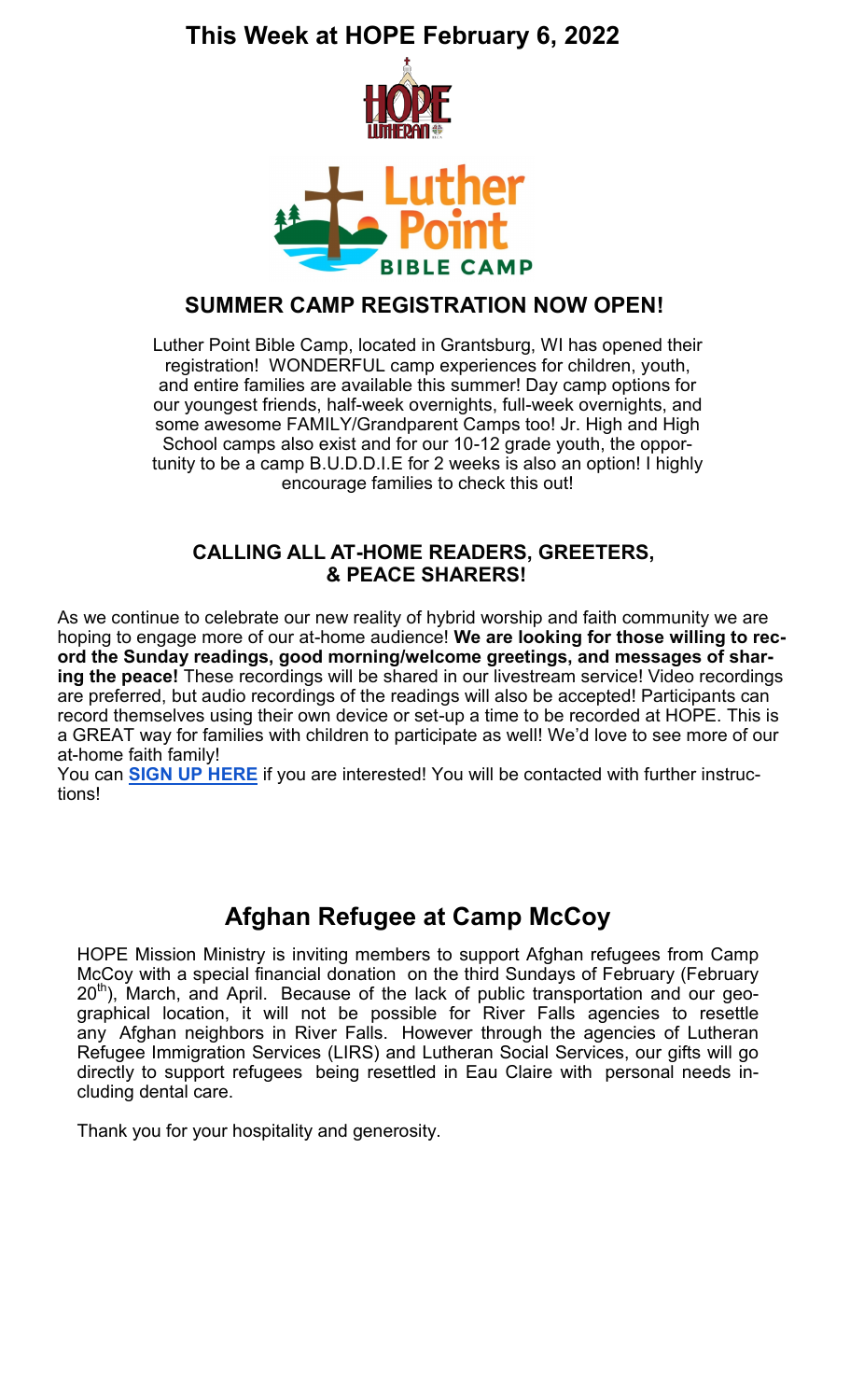



#### **2022 ASH WEDNESDAY & LENT**

Our Lenten journey begins with Ash Wednesday on Wednesday, March 2, this year!

Our theme this year is *Full to the Brim: An Expansive Lent. "The origins of Lent were that one was to leave their old life behind to fast and prepare to be baptized into a new way of living. In essence, this was a practice of stepping away from corrupt power, scarcity mentality, and empty rituals in order to live a more expansive and full life of faith. And so, our Lenten theme, Full to the Brim, is an invitation—into a radically different Lent, into a full life. It's an invitation to be authentically who you are, to counter scarcity and injustice at every turn, to pour out even more grace wherever it is needed.* 

*When we allow ourselves to be filled to the brim with God's lavish love, that love spills over. It reaches beyond ourselves; like water, it rushes and flows, touching everything in its path." Be on the look-out for more information on this year's Lenten theme!* Our Expansive Lent begins with these Ash Wednesday opportunities:

**12:00-1:00PM: Drive Up Ashes 7:00PM: Traditional Ash Wednesday Service both in person and livestream\***

**\*at-home Lenten Kits will be available for pick-up beforehand and will include takehome ashes**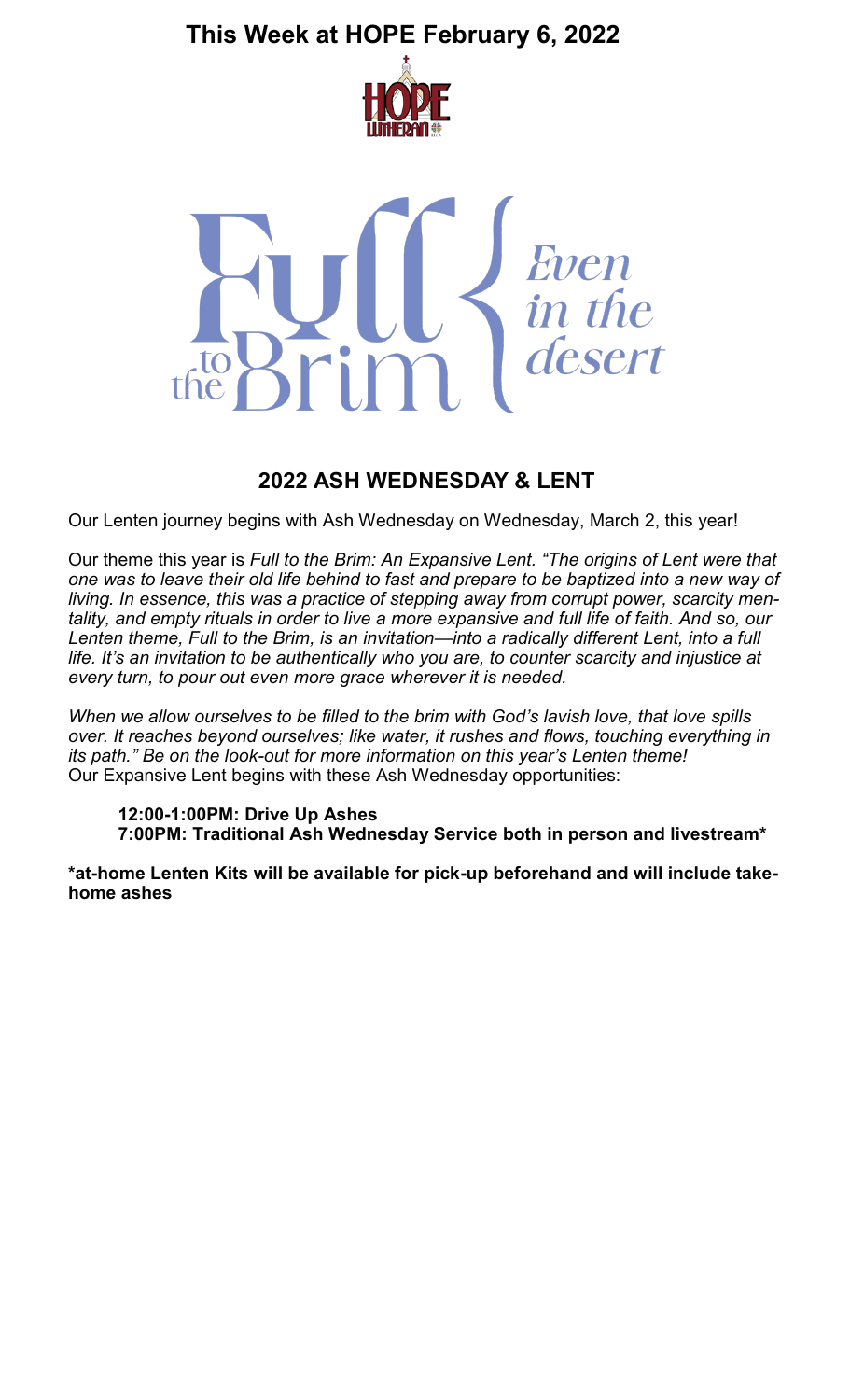

# **Lighting HOPE Winter Luminary Walk**



- *WHO:* EVERYONE! Family, friends and neighbors!
- *WHAT:* Enjoy a winter snowshoe/hike around our luminary-lit pond followed by a hot cocoa and cookie pick-up in Winds of the Spirit afterward!
- *WHEN:* Saturday, February 26, 6:00 -7:30 pm
- *WHERE:* HOPE *Winds of the Spirit* & Pond trail
- *WHY:* A safe & family friendly activity during this socially distant time, chance to see & connect, get some exercise, and enjoy the beauty of nature at nighttime!

*Please wear a mask and stay socially distanced from other families*.

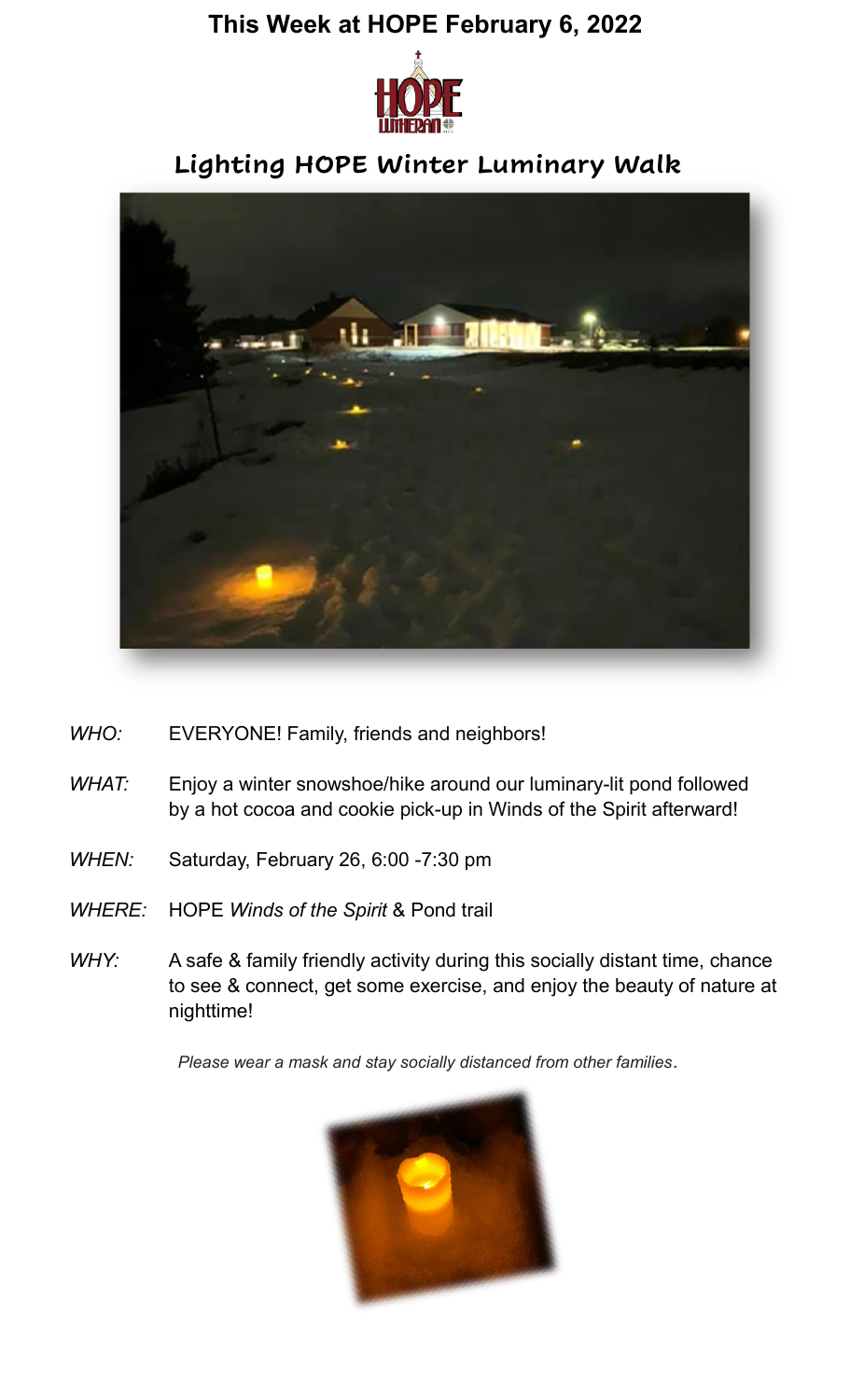

**Where: At HOPE Lutheran Date: Saturday, February 19th Time: 1:00 pm**

Join us to watch the film version of this heartwarming show *"Come From Away"*

*It's* an award-winning Broadway musical which tells the story of 7,000 people stranded in the small town of Gander, Newfoundland after all flights into the US are grounded on September 11, 2001. As the people of Newfoundland graciously welcome the "come from aways" into their community in the aftermath, the passengers and locals alike process what's happened while finding love, laughter and new hope in the unlikely and lasting bonds that they forge."

Here is the link to a short trailer of the play. https://youtu.be/KYjtD-SBpFw

# **COFFEE & CONVERSATION TUESDAYS @ 11AM!**

Join with others from HOPE online via **Zoom** every week for a time of prayerful sharing and Bible study of our upcoming Sunday scripture texts! All are welcome!

**A BIG "thank you" to Gwen Paulson for helping facilitate this conversation while Pastor Annie was on leave! Great job!** 

**Pastor Annie is back and hopes you join us every Tuesday at 11!**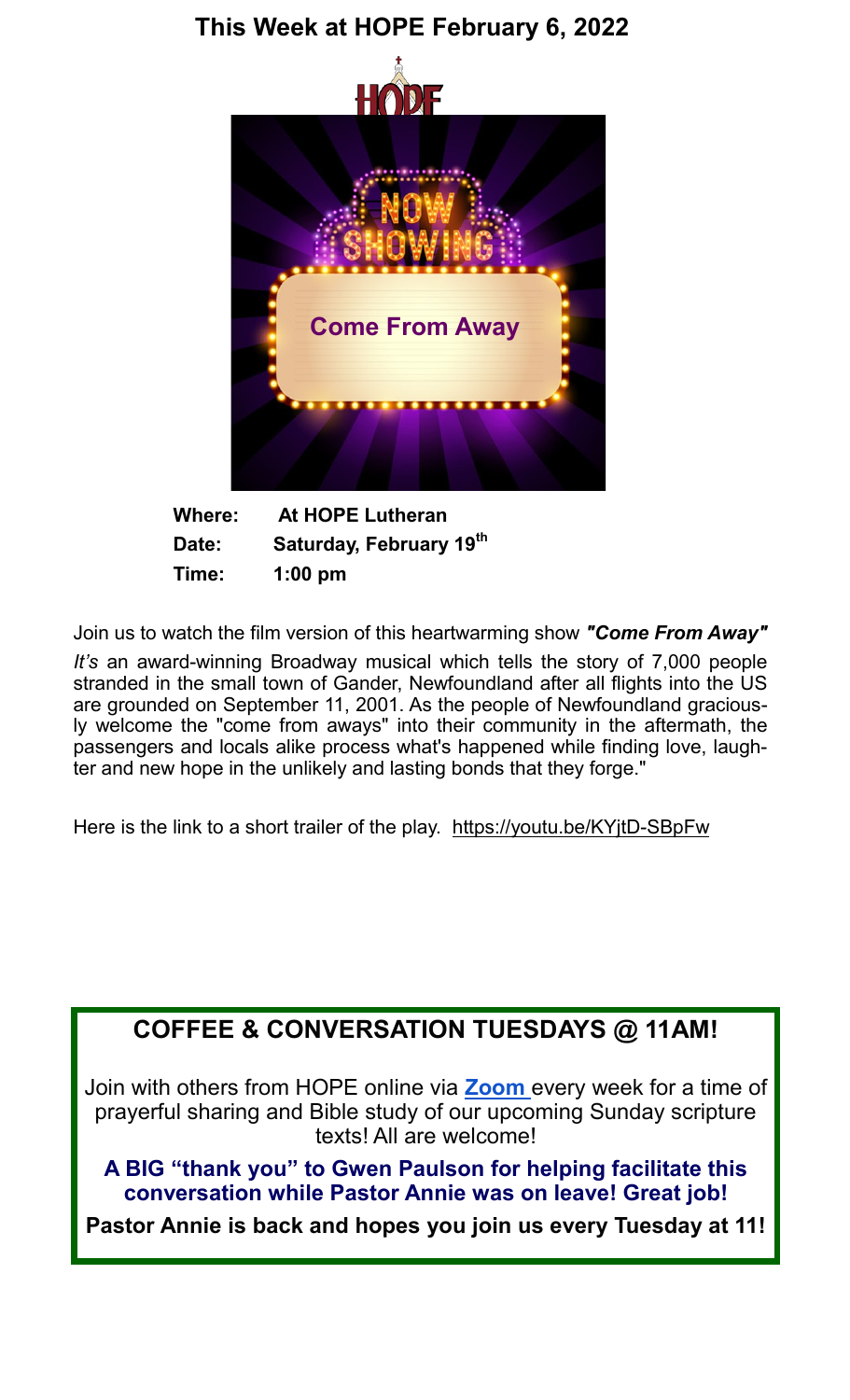

### **SIGN UP TO CATCH UP WITH PASTOR ANNIE!**

I have missed you and a lot can happen in 12 weeks! I'd love the opportunity to catch up with you and your family! I still have a number of open times available in the coming week!

You can sign up **HERE**

**Please note: if none of these times work for you, send me an email and we'll set another time! While you are welcome in my office, I'm also happy to do a phone/ zoom call instead, come to your home or meet somewhere local! Coffee's on me!** 

### **CROSS-GEN NIGHT "Racial Equity & Faith"**

EVERYONE is invited to join us **Wednesday, Feb. 23 at 6PM** for our next in a series of cross-generational ministry nights led by Deacon Laura Ramlow of the Northwest Synod of WI (of which we are a part!). This interactive evening is a great way to engage Black History Month and wrap up our month focusing on the Moses story in Faith Adventures/Confirmation.

This is an all ages appropriate evening designed to help faithfully explore this topic.

### **Wednesdays @ HOPE!**

A reminder that we are still meeting in person with our children and youth! During the month of February we'll be exploring the story of Moses and the Exodus and seeing how it applies to the world around us today! Masks are required and we try to distance as best we can! These evenings are open to ALL ages for worship and we're always looking for extra adults to help with children & youth learning! **TONIGHT:**  "Moses & The Burning Bush:

6:00PM All ages interactive worship 6:30-7: Faith Adventures (K-5th grade) 6:30-7:30- Confirmation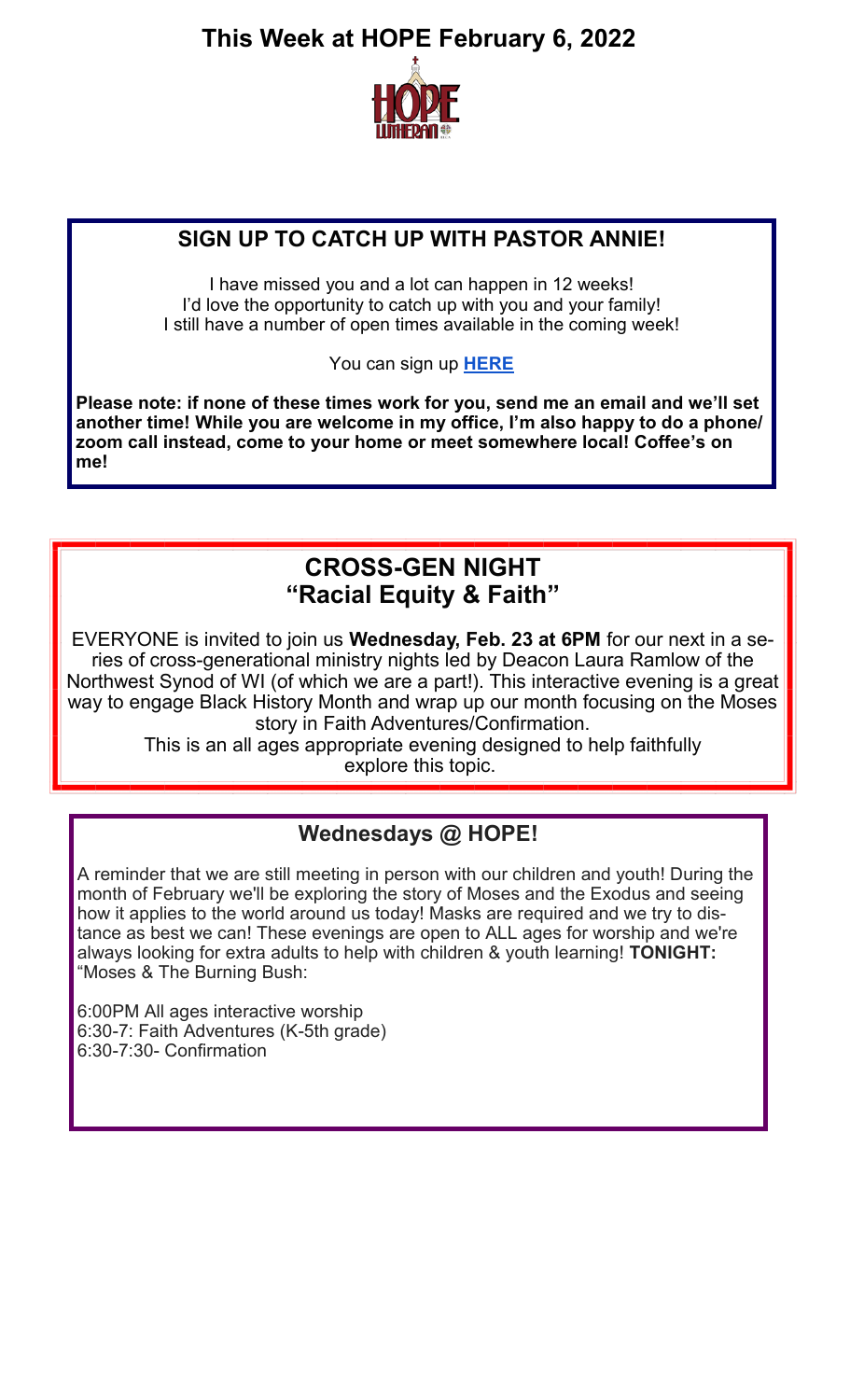



# **February Birthdays**

| <b>Name</b>            | <b>Birth Date</b> |
|------------------------|-------------------|
| <b>Mason Filarsky</b>  | 02-Feb            |
| <b>Bill Montgomery</b> | 04-Feb            |
| <b>Gwen Paulson</b>    | 05-Feb            |
| <b>Susie Rudesill</b>  | 05-Feb            |
| Lisa Ziebarth          | 07-Feb            |
| <b>Michelle Hansen</b> | $10 - Feb$        |
| <b>Kyle Rudesill</b>   | 10-Feb            |
| <b>Teresa Ginn</b>     | 11-Feb            |
| <b>Connie Kurten</b>   | 11-Feb            |
| Dan Wunrow             | $15 - Feb$        |
| <b>Ryan Leitch</b>     | 19-Feb            |
| <b>Diane Clark</b>     | 20-Feb            |
| Nikida Sandberg        | 22-Feb            |
| <b>Ryan Brill</b>      | 23-Feb            |
| <b>Charles Eaton</b>   | 24-Feb            |
| <b>Richard Jackson</b> | 25-Feb            |
| <b>Rosemary Nelson</b> | 25-Feb            |
| <b>Michael Hansen</b>  | 26-Feb            |
| <b>Eric Rydland</b>    | 27-Feb            |
| <b>Darcy Boock</b>     | 28-Feb            |
| <b>Jody Rahn</b>       | 28-Feb            |



**February Baptisms** Cecelia Bernard Kevin James Grete Rebein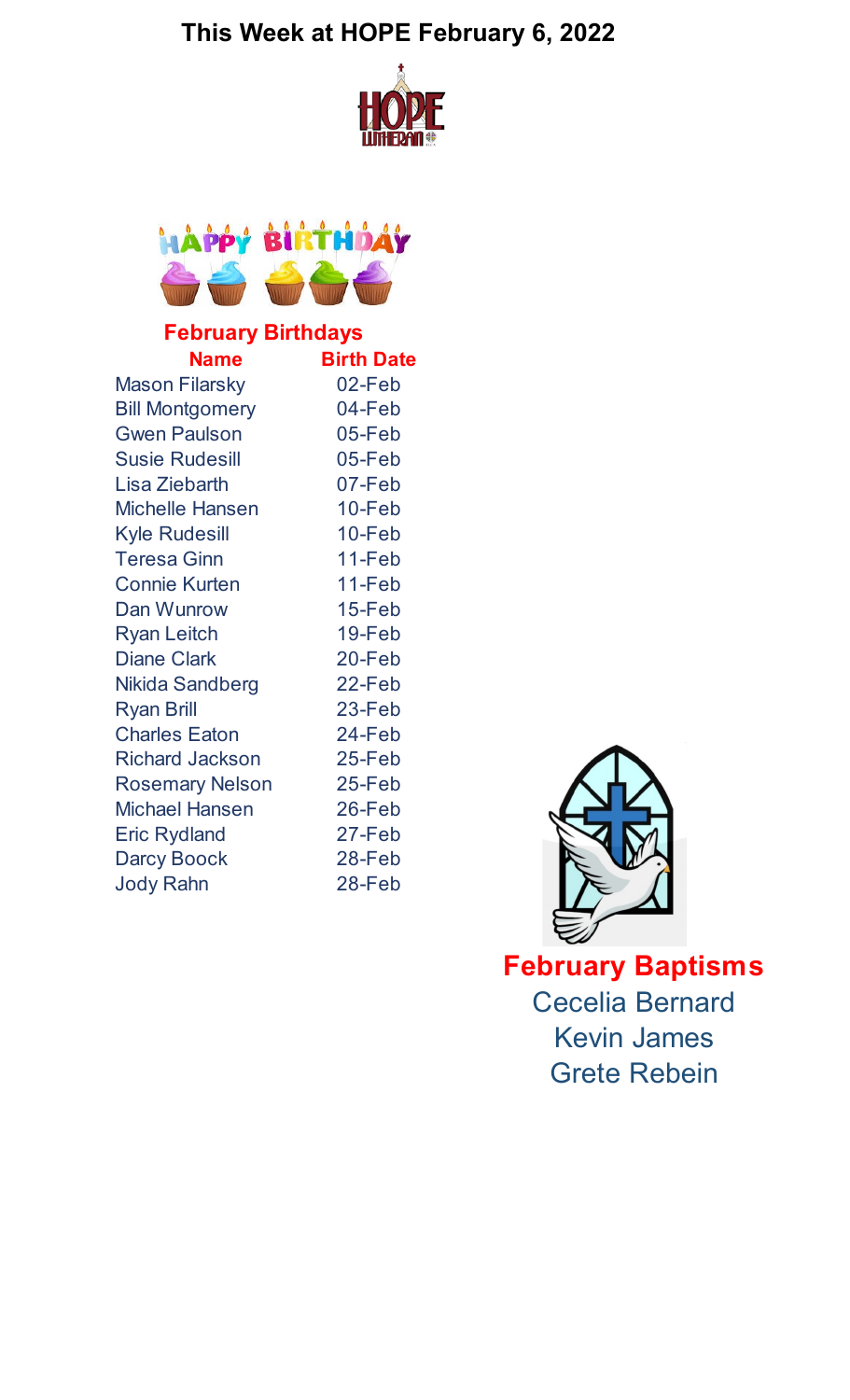

In Our Though

### **Please lift up the following people in prayer**

Barbara McIntosh (Joe McIntosh's mother) Marilyn Lightfoot (Friend of Olive Olson) Linda & Jesse Annoye Family (Relatives of Debra James) Greg Rosenthal (Relative of Karen Brohaugh) Gordon Hendrickson (Mary Thompson's brother) Boyd Huppert (Rodewald family member) Keith Brill (Ryan's grandfather) Family of Darcy Livingston (Naomi & Jerry Brand's Daughter) Teajai Schmidt (Boock family friend) Tom Roycraft (Grant Klacan's Father-in-Law) Katie Drablos (cousin of Linda Jacobson) Rev. Sarah Mayer-Flatt (Friend of Pastor Annie) Dave Hallquist (Friend of Bill Montgomery) Kris Miner (Friend of Faye Perkins) Lee Hill (friend of Naomi & Jerry Brandt) Duane Hall (friend of the Brohaughs) Judy Karshbaum Gary Siebold David Hendrickson Jim and Ila June Pratt Jerry Brandt Jon Boyce Jay and Jeri Jorgenson (friends of the Bohnerts) Fred Schmidt and family (Relatives of the Boocks) Rod Cina (son of Mary Solum)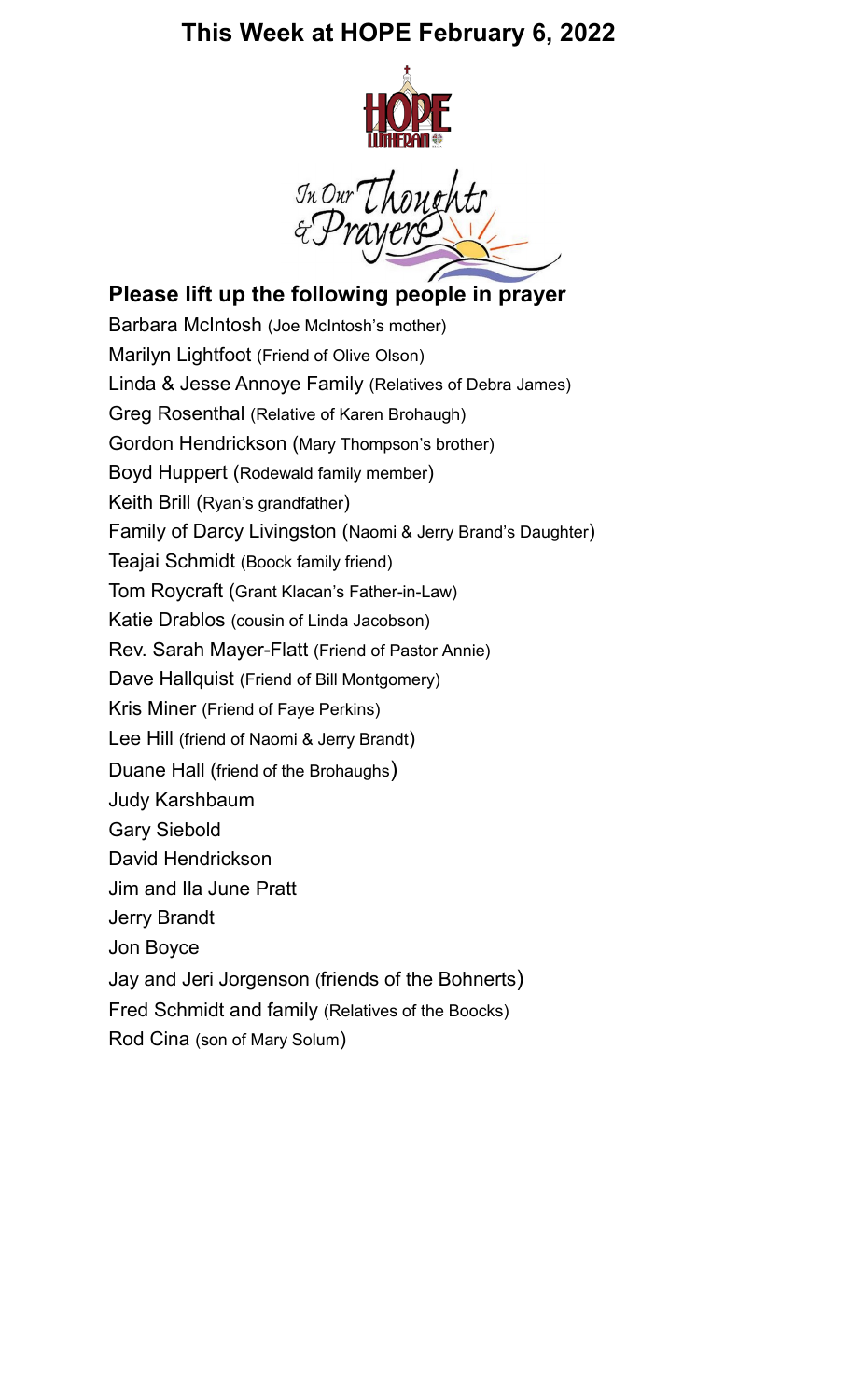

# **KIDS & TEENS IN GRIEF AGES 5-18**

## **YOU'RE NOT ALONE**

When kids and teens hurt, we hope a band-aid and a hug will rid them of their pain. While this may work for a scraped knee, youth experiencing the death of a family member or close friend have wounds that go much deeper. With the help of a support group for kids and teens, families can work through their feelings of loss with the help of others in similar situations.

### **WE CAN HELP**

Through participation in a support program, kids, teens, and caregivers alike learn they are not alone in coping with the painful reality of death.

Our trained facilitators will address each young person's needs, according to their age, maturity, and the complexities of their loss. They help the youth:

- **Experience the pain of grief**
- Accept the reality of their loss
- Discover new ways to cope in the absence of their loved one
- Reinvest energies in everyday activities
- Learn to love and trust again

# **ACKNOWLEDGE, PROCESS AND HONOR YOUR GRIEF**

Each session focuses on specific objectives and offers activities that are educational and supportive. The five-week program encourages kids and teens with opportunities to express their grief through art, music, photographs, and group discussion.



#### **TUESDAYS, JAN 25-FEB 22.2022** *VIRTUAL THROUGH* ZOOM

#### $6:00PM - 7:15PM$

Free, preregistration required in link below. **Registration deadline January 20, 2022** 

https://forms.gle/Zsx2XKgt5TD  $cF3qh6$ 

For more information contact: **Monique Dosdall Grief Group Coordinator** stcroixchaplaincyassoc@gmail. com

#### **PROGRAM ACTIVITIES:**

**Session 1: Welcome, Getting Acquainted** 

What is death and why do people die?

**Session 2: Keeping Memories Alive** 

**What are grief feelings?** 

**Session 3: Learning Coping Skills** 

**Finding comfort and** support

**Session 4: Coping with Role Changes and Special Days** 

**Expressing and** communicating feelings

**Session 5: Sharing Our Memories & Celebration!** 

**Remembering through** memorials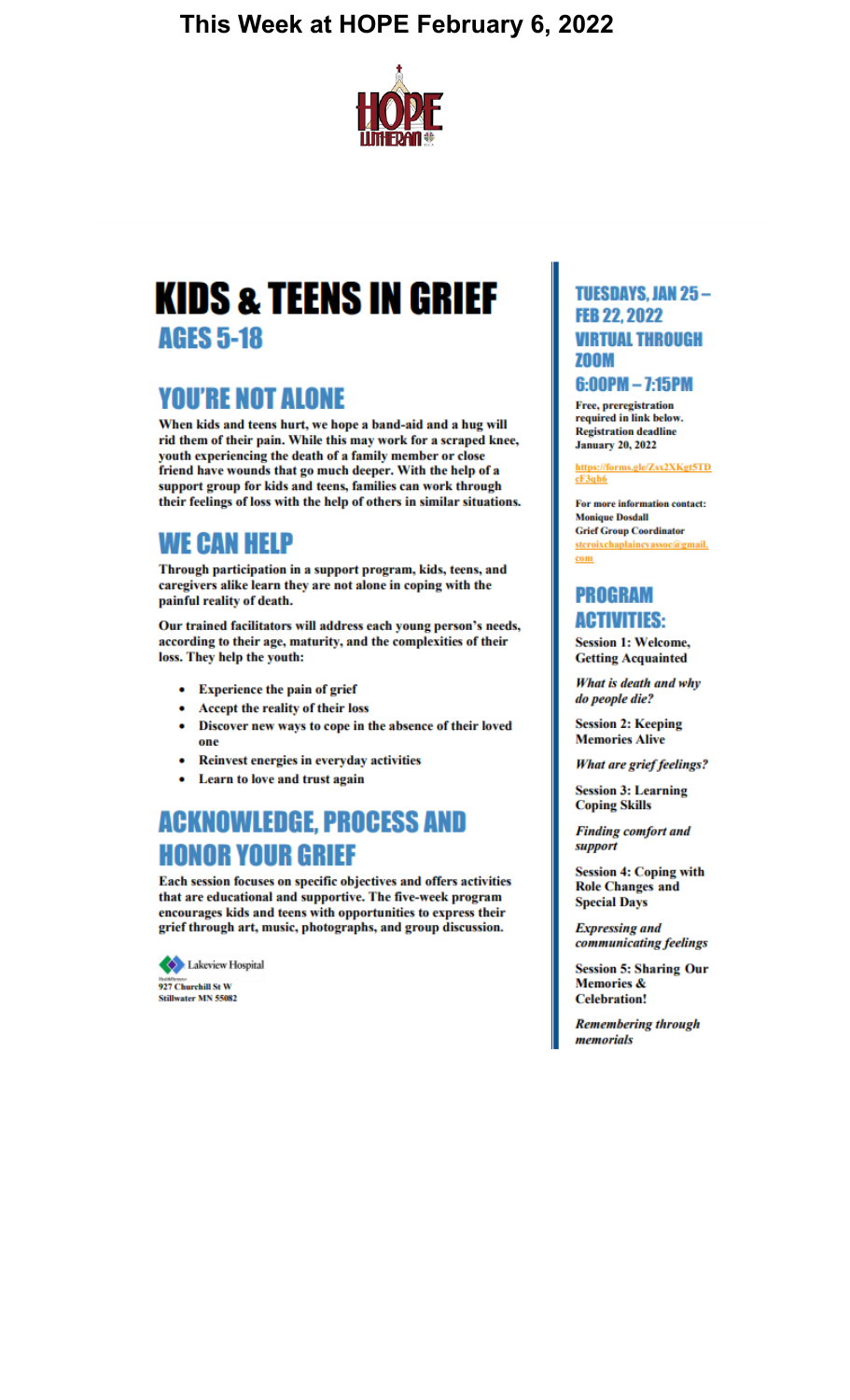



Dear HOPE,

As we get into the swing of indoor worship, please remember that our Ministry Council is requiring that ALL worshipers wear masks before, during, and after the service. The only exception is for the worship leaders or those making announcements - while they are up front. You may also drop your mask for taking communion from your seats. Remember to thank your friends if they happen to need to remind you. I appreciate your attention to this detail as we try our best to protect our whole faith community.

Sincerely, Ryan Brill HOPE President